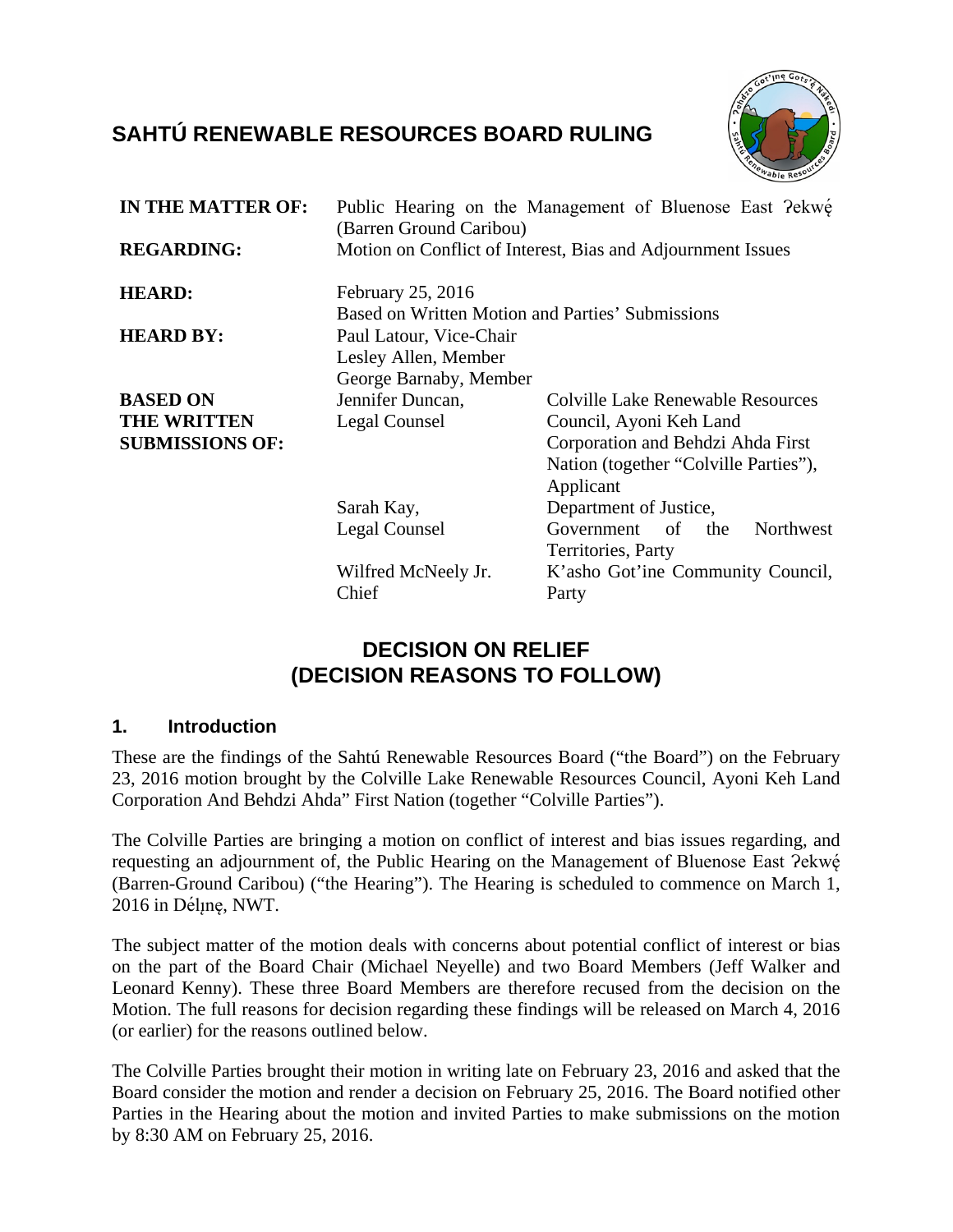The Board received submissions from the Government of the Northwest Territories at 7:50AM on February 25. The Board also received a late submission from the K'asho Got'ine Community Council ("K'asho Got'ine") at 12:15 pm. The Board had, by that time, already met to consider the motion but reopened its proceeding to accept and consider the K'asho Got'ine submission in making the Board's decision on the motion.

The Board wishes to avoid further prejudice to the Parties, the Board and all participants created by lack of certainty about whether the Hearing will proceed as scheduled on March 1, 2016. The Board is therefore releasing its disposition on the relief sought by the Colville Parties (including the request for adjournment of the Hearing) and will release its full Reasons for Decision by March 4, 2016 (or earlier).

### **2. The Relief Sought by the Colville Parties**

The Colville Parties seek relief under section 15 and 16.1 of the Board's *Rules for Hearings*, section 4.13 of the Board's *Operating Procedures,* and section 13.8 of the Sahtú Dene and Metis Comprehensive Land Claim ("SDMCLCA").

The Colville Parties' contend that the Board Chair (Michael Neyelle) and two Board Members (Jeff Walker and Leonard Kenny) are in a conflict of interest in the Hearing, and that their participation in the Hearing could give rise to a reasonable apprehension of bias. The Colville Parties request that Michael Neyelle, Jeff Walker and Leonard Kenny recuse themselves from the Hearing. The Colville Parties also request that, if the Board finds that Michael Neyelle, Jeff Walker and Leonard Kenny are in a conflict of interest or their participation could give rise to a reasonable apprehension of bias, that they recuse themselves and the Board adjourn the Hearing until such time as Canada appoints new Board Members or Alternates to fill currently vacant Board positions.

The motion brought by the Colville Parties requests, specifically, the following relief:

- 1. A determination concerning whether the Board Members named in the Motion are in or are likely to be in a conflict of interest on matters before the Board for decision in the Public Hearing on Management of Bluenose East ?ekwé (Barren-Ground Caribou) convened by the Board on January 11, 2016 and to be held in Dél<sub>l</sub>ne on March 1-3;
- 2. A determination concerning whether the participation of the Board Members named in this Motion on matters before the Board for decision the Dél<sub>l</sub>ne Hearing gives rise to a reasonable apprehension of bias;
- 3. If it is determined that the participation of Board Members named in this Motion on matters before the Board for decision in the Dél<sub>l</sub>ne Hearing amounts to a conflict of interest and/or gives rise to a reasonable apprehension of bias, a decision by the Board on whether the Dél<sub>l</sub>ne Hearing should be adjourned until such time as alternate Board members can be appointed to the Board in accordance with the SDMCLCA; and
- 4. Such other determinations, decisions or relief as the Board may grant.